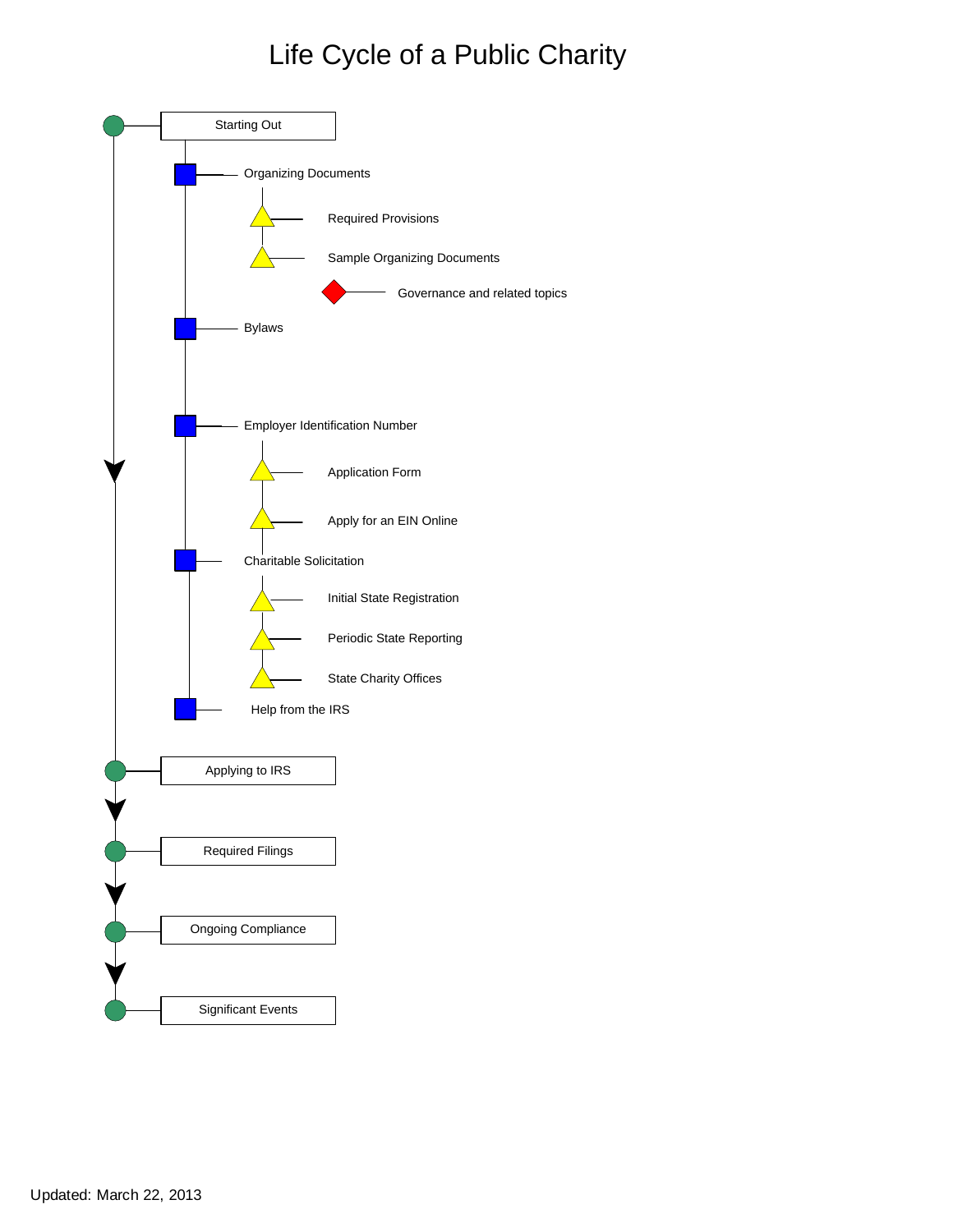<span id="page-1-1"></span><span id="page-1-0"></span>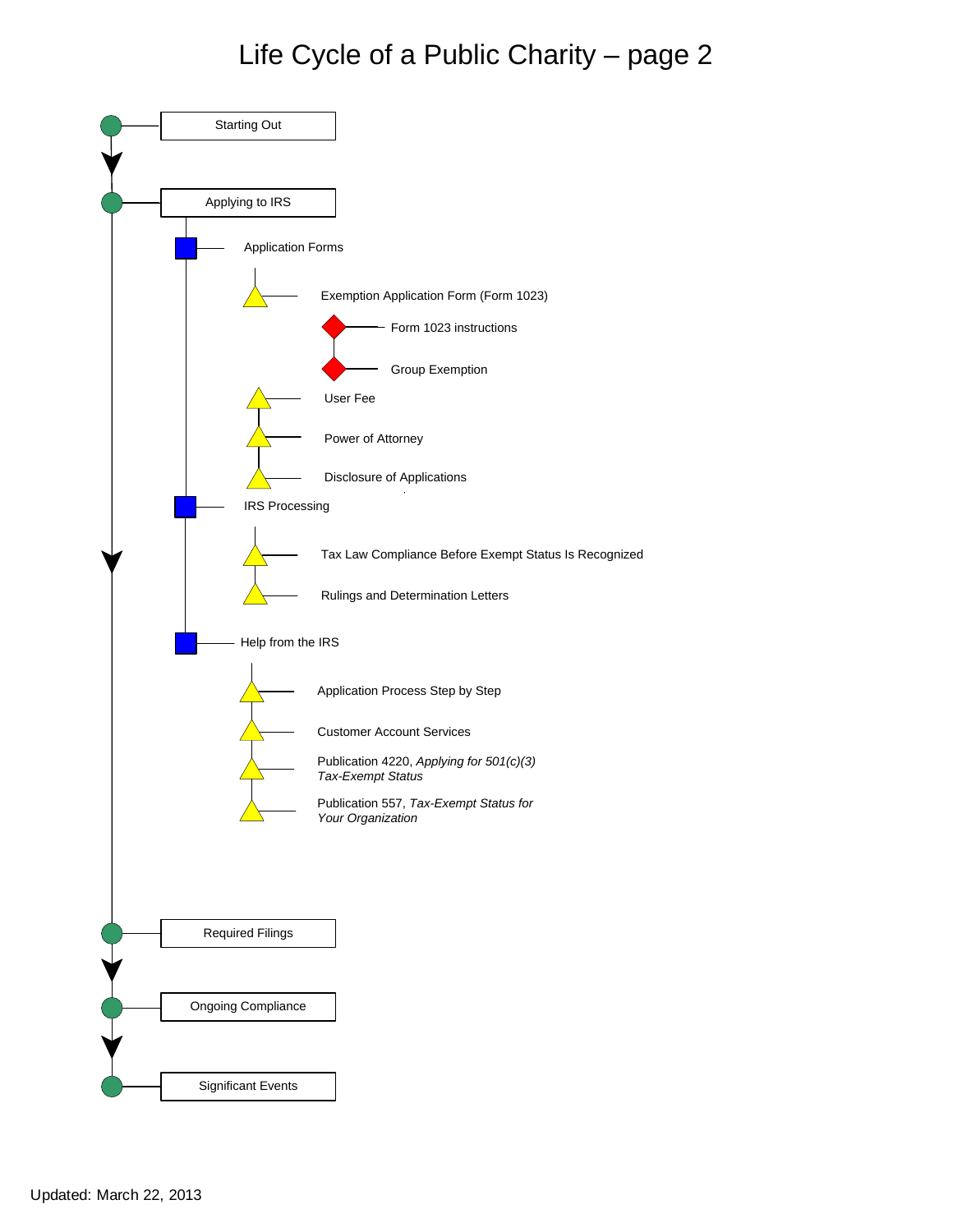<span id="page-2-1"></span><span id="page-2-0"></span>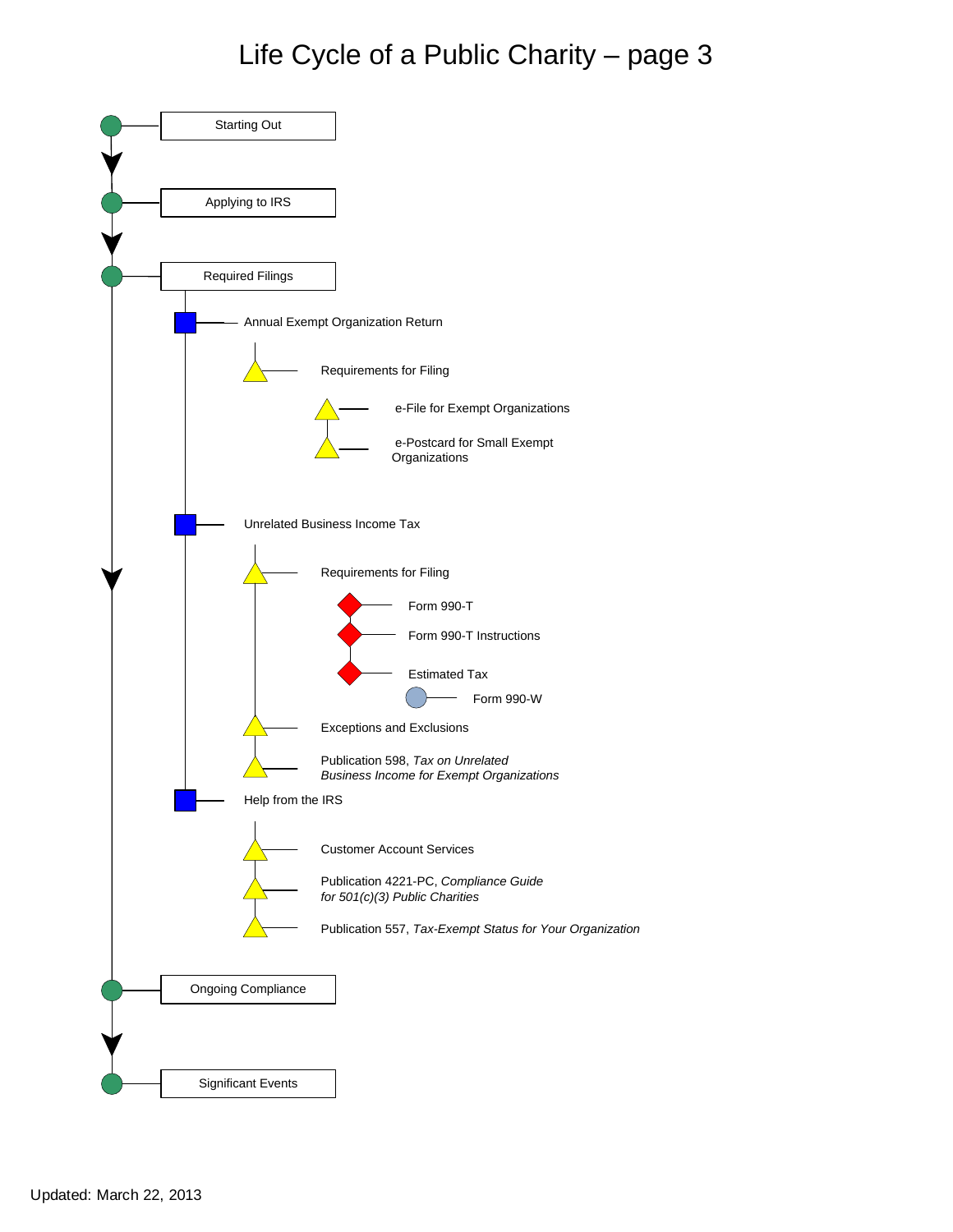<span id="page-3-0"></span>